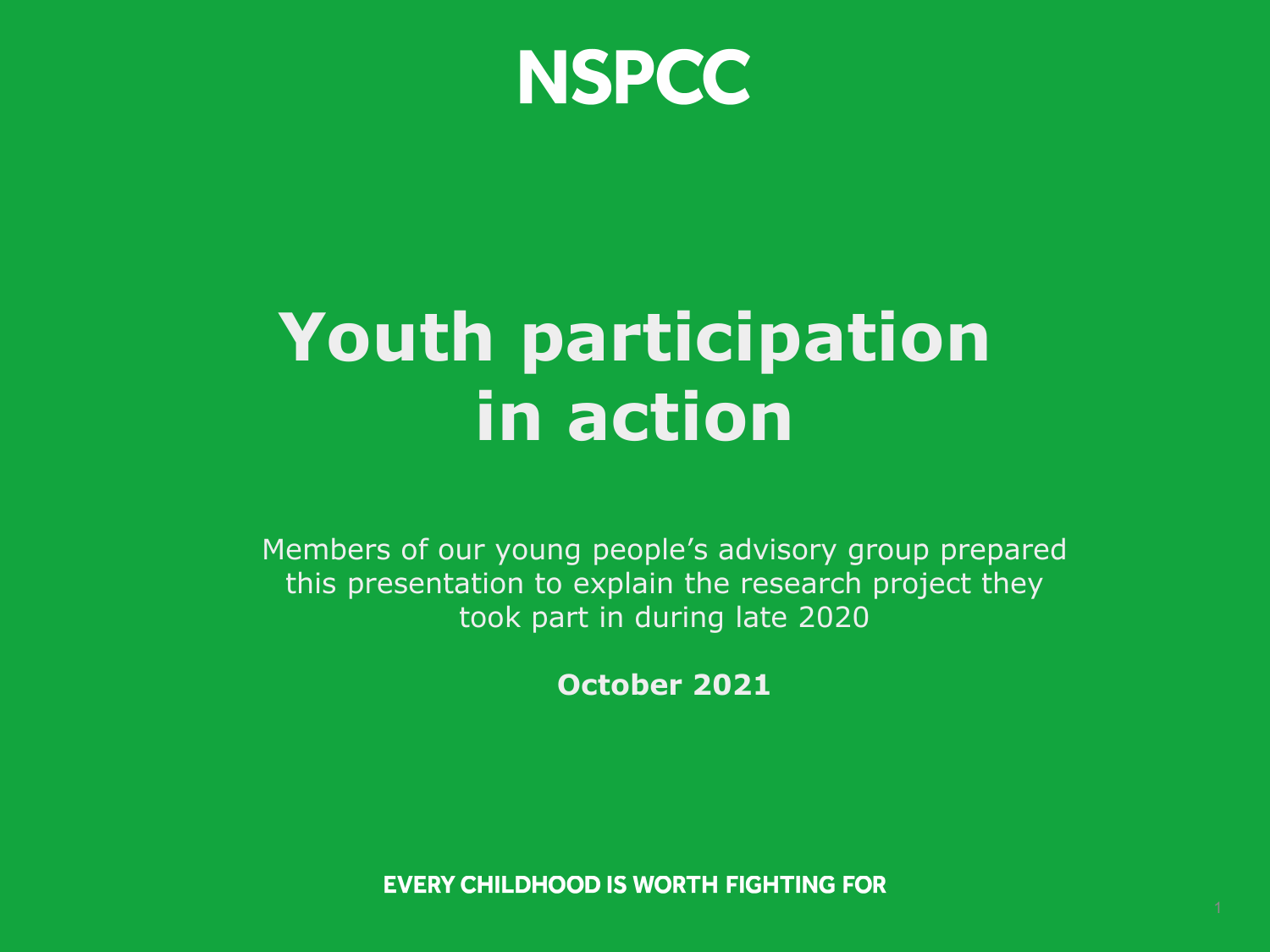# The Childline Message Board Project

A study conducted by the NSPCC and members of the NeurOX (NEUROSEC Group in the Department of Psychiatry, University of Oxford) young people's advisory group (YPAG) to understand how young people seek help online through Childline's moderated peer-to-peer message boards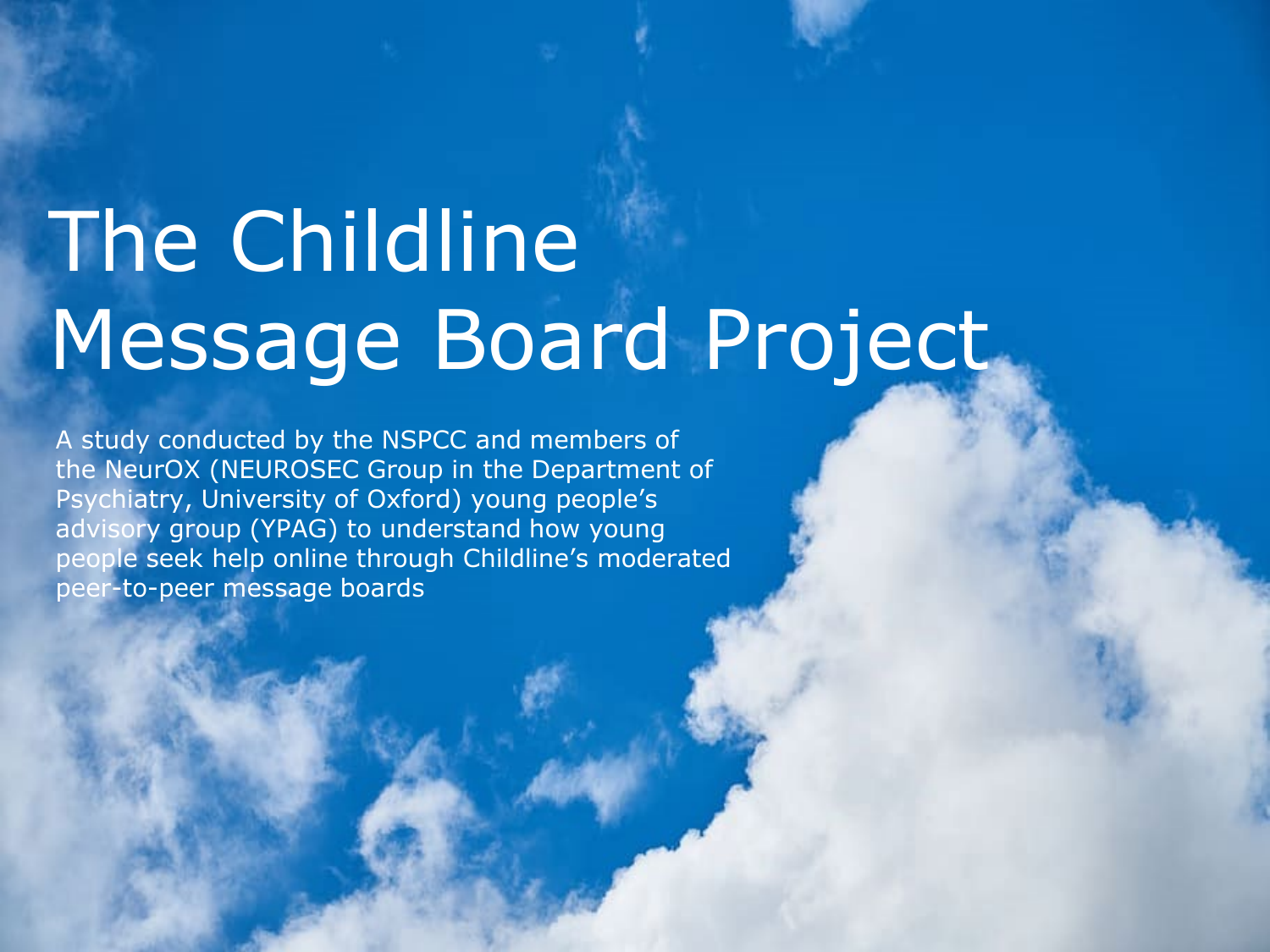### **Introduction Aims**

The Childline Message Board Project aimed to enable accessible help seeking for young people experiencing emotional abuse or neglect. This short, collaborative cross-sector research project demonstrated the salient role that young researchers can play.



• Explore what young people can offer as co-researchers, giving their perspectives on the value of peer-to-peer interactions in support and following the principles of co-production

• Inform further research and the development of the Childline message boards

• Understand how peer-to-peer interactions on the message boards support the help-seeking journeys of users

• Consider how research methodology can be applied to understand the journeys and interactions of young people engaging with the message boards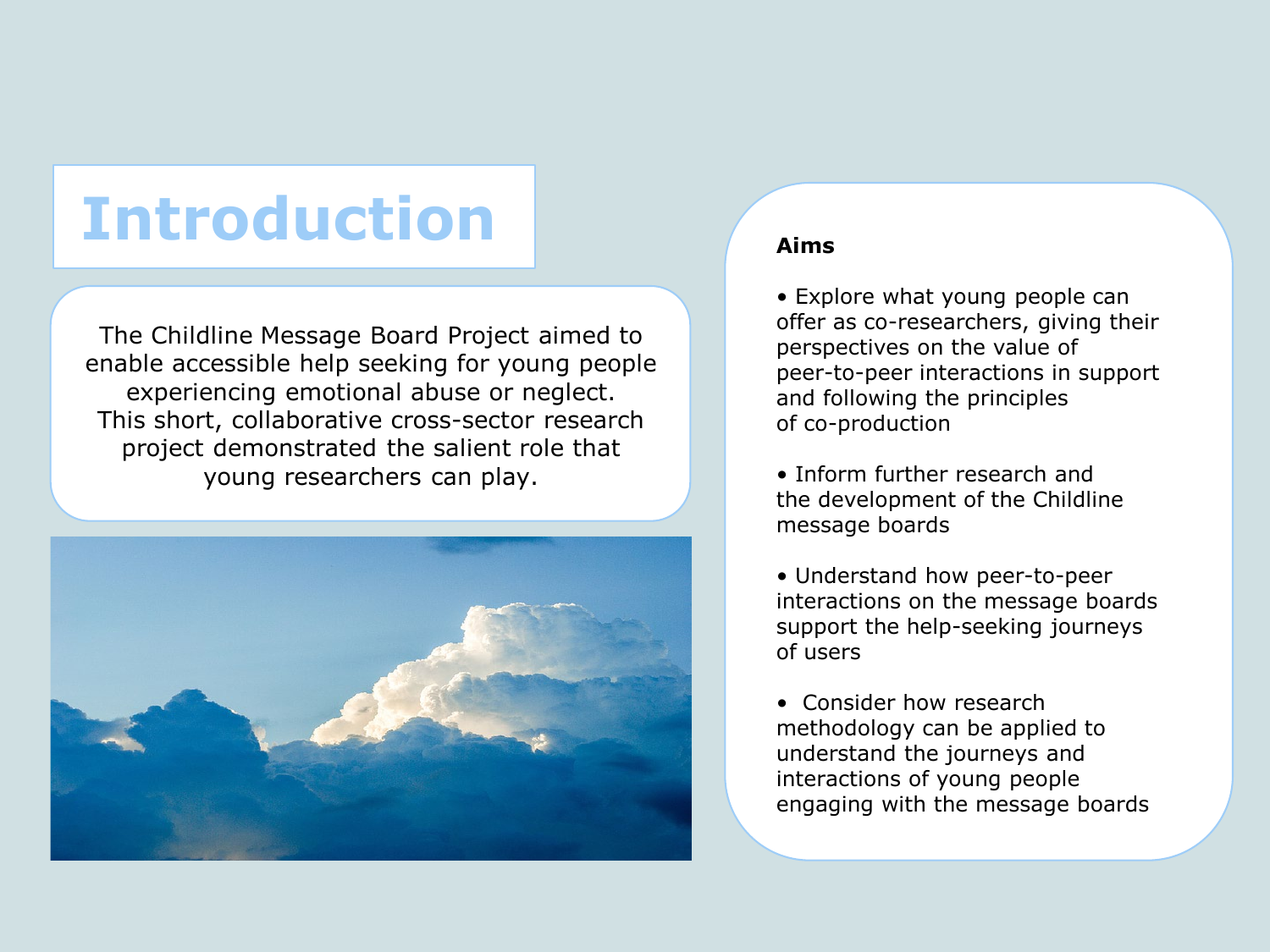### **Summary**

**Young researchers spent a total of** 

# **130 HOURS**

**on this project**

The research involved co-production between the lead researcher, the NSPCC and ten members of the NeurOX YPAG (aged 14-18). A 'blended' virtual approach was used to conduct the research during the pandemic.

The young researchers were consulted on the focus of the research and were involved in selecting message threads, qualitative analyses, interpretation and presentation, and discussion with senior representatives of Childline and the NSPCC.

Thematic analysis was used to examine and categorise extracts from individual help seeker and peer supporter posts while conversation analysis was used to look at the interactions between individuals posting.

Both were explored in the context of a theoretical help-seeking model and previously identified barriers and facilitators to help seeking in mental health in adolescents.

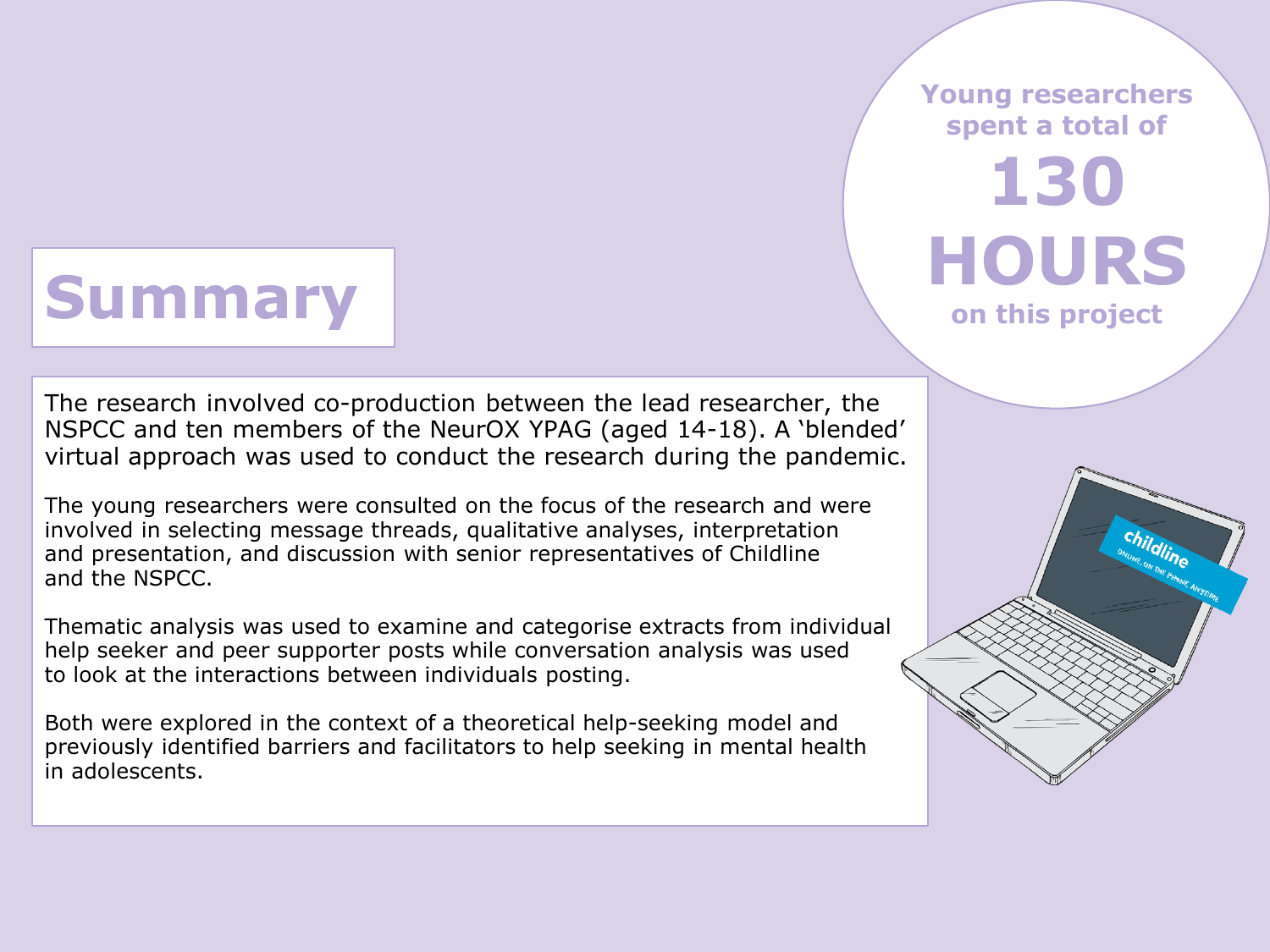

# **The format**

Ten members of the NeurOX YPAG were invited to apply to the Childline Message Board Project and two agreed to be co-facilitators (one male, one female).

The young researchers participated in four workshops delivered through Zoom and offline research. Training and development to engage with the research was provided through brief presentations, scaffolding activities and guided working.

- Workshop 1: Data sampling and message thread selection
- Workshop 2: Data analysis
- Workshop 3: Interpretation

• Final workshop with Childline/NSPCC: YPAG presentation, discussion and recommendations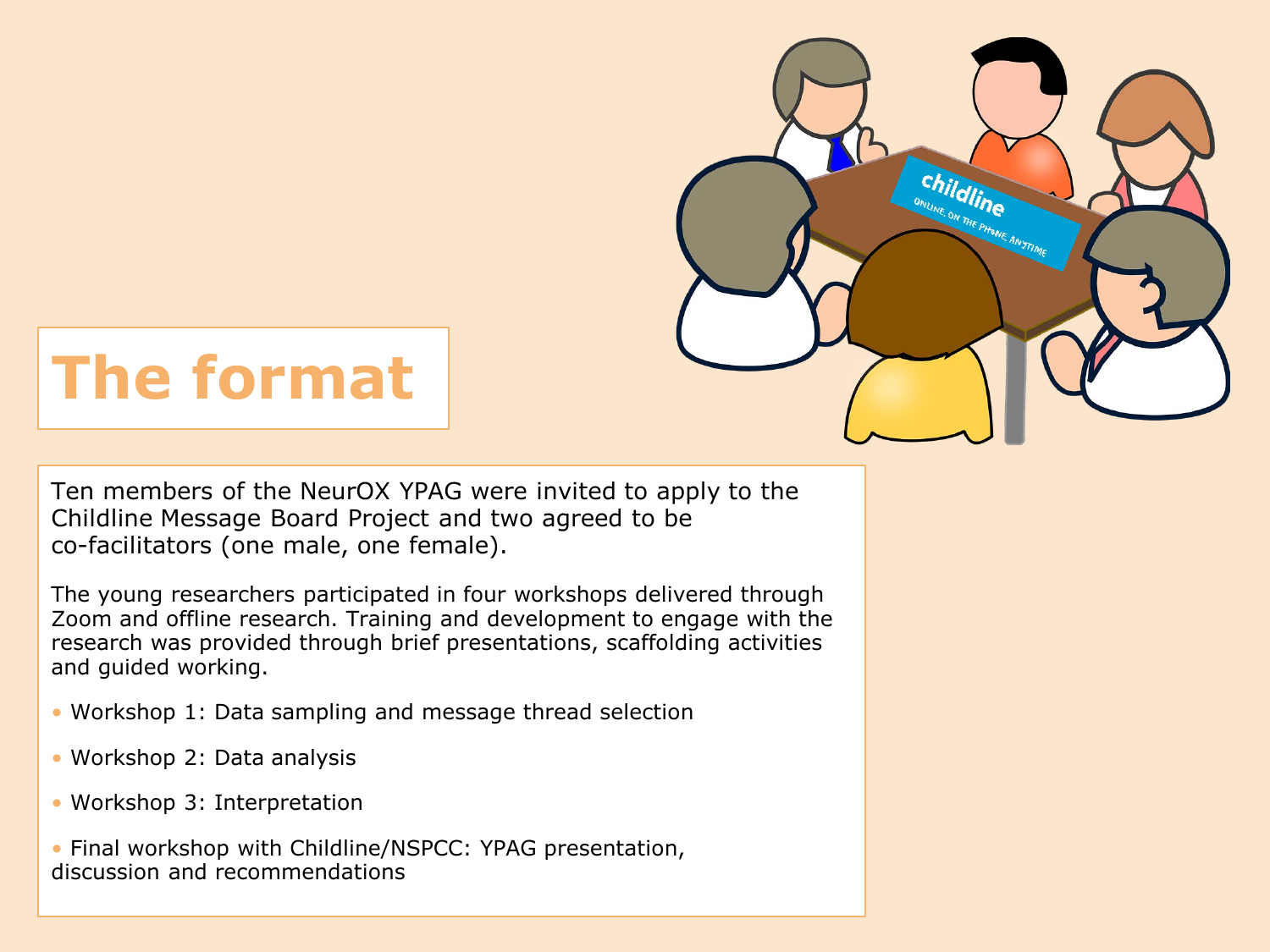

### **A total of 20 threads were analysed in detail using two research approaches:**

1. **Thematic analysis** – examining and categorising extracts from the message posts to understand young people's situations and identify barriers and facilitators to help seeking

Initially, the researcher analysed five long threads, to include a description of context, psychological features, conversational elements, and interactions for each help seeker and peer supporter in the thread. Working in pairs, the young researchers provided comments and tracked changes on this analysis.

The young researchers were asked questions relating to the content of the posts from help seekers and peer supporters to identify potential barriers and facilitators for these young people.

A summary of the whole sample was made and themes were assigned to key factors thought to prevent or facilitate mental health help seeking.

2. **Conversation analysis** – exploring interactions and understanding their effect on barriers and facilitators

- Following the initial thematic analysis, the young researchers asked specific questions in relation to conversations and interactions in the threads (this included those with no 'conversation').
- The researcher coded and themed responses of the young researchers according to features of the conversation facilitating or inhibiting help seeking.
- In the final workshop the young researchers were asked to rank which barriers and facilitators were likely to have the greatest or least impact on help seeking and feeling supported. These were discussed in a final online session with colleagues from the NSPCC and Childline.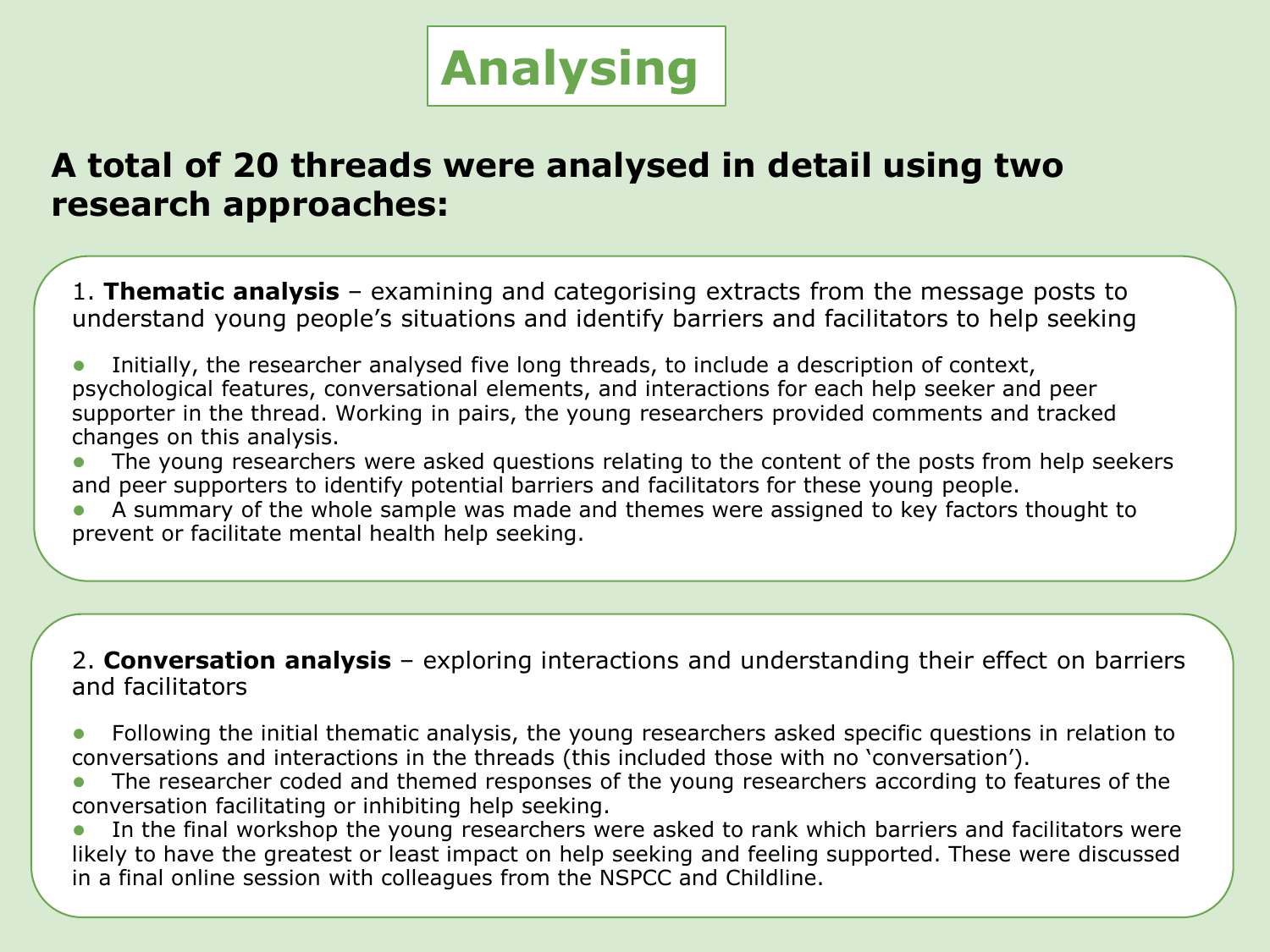## **Detailed findings**

This research highlights the challenges in offering effective online support on a diverse range of topics, but there were many positives to take away.

- The findings showed evidence of a positive change in the emotional state of some young people using the message boards.
- The peer support provided appeared to counteract some of the identified barriers to help seeking.
- Researchers identified some qualities of peer responses that may encourage supportive interactions. For example, non-judgmental validation of problems; compassionate responding from peers; feeling connected with peers and being part of a 'safe' community; and supportive sharing of experience and knowledge. Connection and community were strongly identified as essential ingredients of helpful peer support.
- The way in which the support was offered through the quality of the conversation was found to be important, and highlighted the different contributions and roles of young people on the message boards.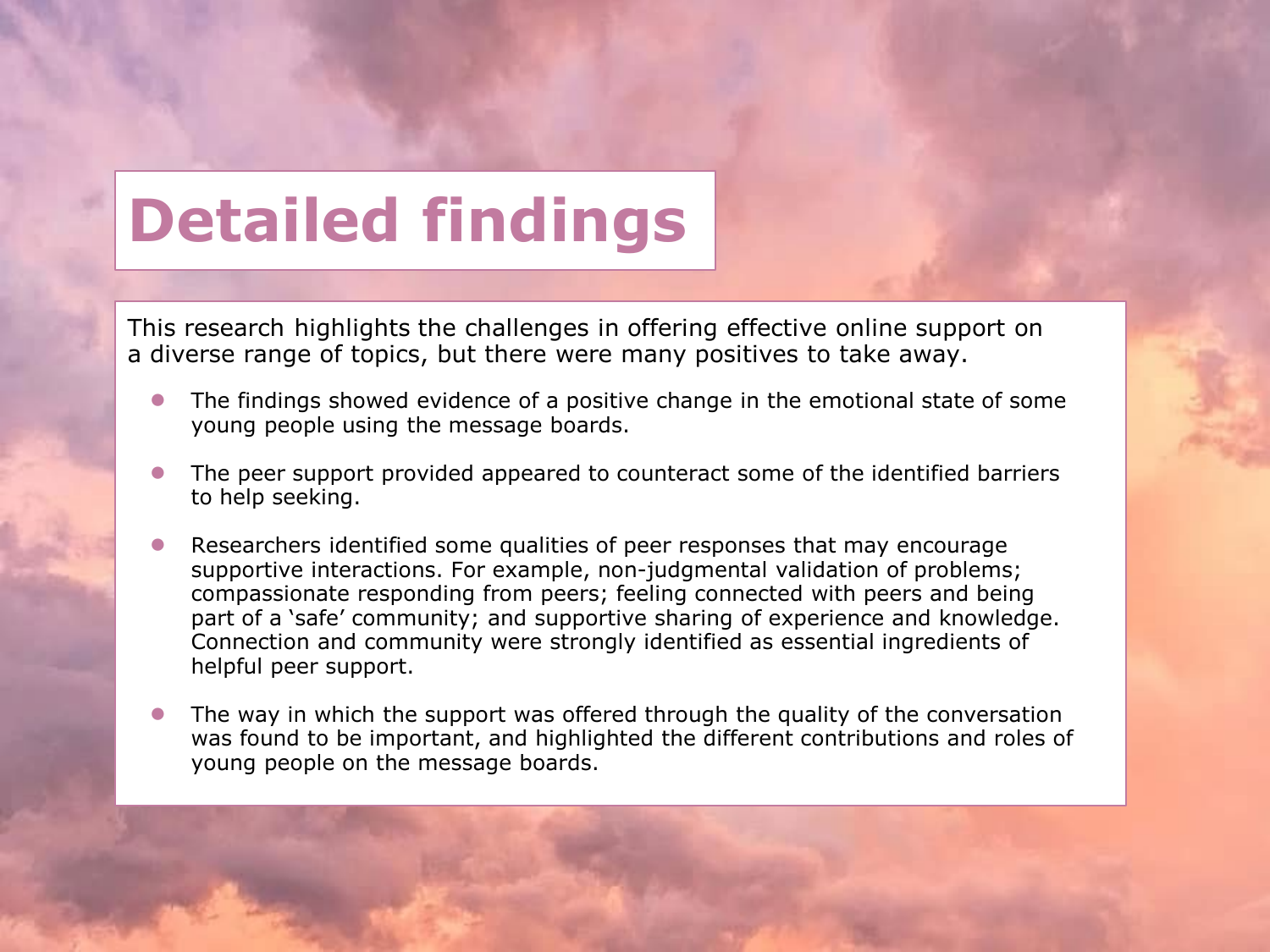### **Recommendations**

#### DESIGN

Including young people in the co-design of functionality and usability testing of the message boards is likely to improve accessibility and greater appeal for young people.

- Greater interaction within message board threads was associated with changes in state and/or help-seeking intentions.
- The boards can be made more appealing by enhancing the design and by organising and refining the themes.
- It would also be good to filter and prioritise messages that have not been responded to.

#### RESPONDING

Consistent and compassionate responses to peers seeking help for emotional abuse and neglect could focus on:

- non-judgmental validation of problems
- compassionate responding from peers
- encouraging connection and being part of a 'safe' community
- supportive sharing of experience and knowledge

#### COMMUNITY

In order for the message boards to be most successful in enabling help seeking, a sense of community should be created.

- 'Supporting the supporters': it was acknowledged that the peer supporters also need support themselves.
- Evidence from other online peer support training suggests that connection with others and being trained to offer support and compassion can enhance self-care and wellbeing of the peer supporter.